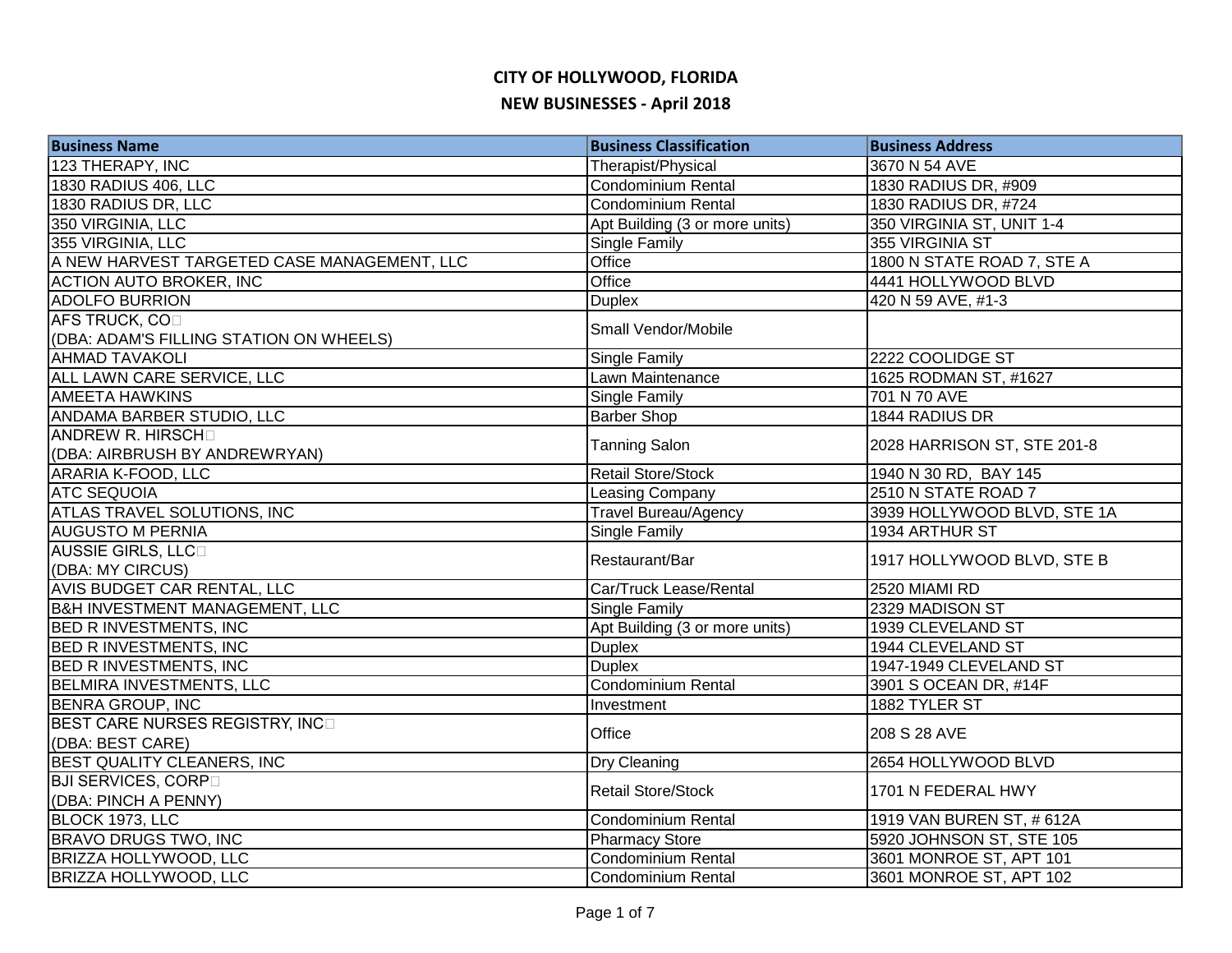| <b>Business Name</b>         | <b>Business Classification</b> | <b>Business Address</b> |
|------------------------------|--------------------------------|-------------------------|
| BRIZZA HOLLYWOOD, LLC        | Condominium Rental             | 3601 MONROE ST, APT 103 |
| <b>BRIZZA HOLLYWOOD, LLC</b> | <b>Condominium Rental</b>      | 3601 MONROE ST, APT 104 |
| BRIZZA HOLLYWOOD, LLC        | <b>Condominium Rental</b>      | 3601 MONROE ST, APT 105 |
| <b>BRIZZA HOLLYWOOD, LLC</b> | Condominium Rental             | 3601 MONROE ST, APT 106 |
| <b>BRIZZA HOLLYWOOD, LLC</b> | Condominium Rental             | 3601 MONROE ST, APT 107 |
| <b>BRIZZA HOLLYWOOD, LLC</b> | Condominium Rental             | 3601 MONROE ST, APT 108 |
| <b>BRIZZA HOLLYWOOD, LLC</b> | <b>Condominium Rental</b>      | 3601 MONROE ST, APT 109 |
| <b>BRIZZA HOLLYWOOD, LLC</b> | <b>Condominium Rental</b>      | 3601 MONROE ST, APT 110 |
| <b>BRIZZA HOLLYWOOD, LLC</b> | <b>Condominium Rental</b>      | 3601 MONROE ST, APT 111 |
| <b>BRIZZA HOLLYWOOD, LLC</b> | Condominium Rental             | 3601 MONROE ST, APT 112 |
| <b>BRIZZA HOLLYWOOD, LLC</b> | Condominium Rental             | 3601 MONROE ST, APT 114 |
| BRIZZA HOLLYWOOD, LLC        | <b>Condominium Rental</b>      | 3601 MONROE ST, APT 210 |
| <b>BRIZZA HOLLYWOOD, LLC</b> | <b>Condominium Rental</b>      | 3601 MONROE ST, APT 201 |
| <b>BRIZZA HOLLYWOOD, LLC</b> | Condominium Rental             | 3601 MONROE ST, APT 202 |
| BRIZZA HOLLYWOOD, LLC        | Condominium Rental             | 3601 MONROE ST, APT 203 |
| BRIZZA HOLLYWOOD, LLC        | Condominium Rental             | 3601 MONROE ST, APT 204 |
| <b>BRIZZA HOLLYWOOD, LLC</b> | <b>Condominium Rental</b>      | 3601 MONROE ST, APT 205 |
| <b>BRIZZA HOLLYWOOD, LLC</b> | <b>Condominium Rental</b>      | 3601 MONROE ST, APT 206 |
| <b>BRIZZA HOLLYWOOD, LLC</b> | Condominium Rental             | 3601 MONROE ST, APT 207 |
| <b>BRIZZA HOLLYWOOD, LLC</b> | Condominium Rental             | 3601 MONROE ST, APT 208 |
| <b>BRIZZA HOLLYWOOD, LLC</b> | <b>Condominium Rental</b>      | 3601 MONROE ST, APT 209 |
| <b>BRIZZA HOLLYWOOD, LLC</b> | <b>Condominium Rental</b>      | 3601 MONROE ST, APT 211 |
| BRIZZA HOLLYWOOD, LLC        | <b>Condominium Rental</b>      | 3601 MONROE ST, APT 212 |
| <b>BRIZZA HOLLYWOOD, LLC</b> | Condominium Rental             | 3601 MONROE ST, APT 214 |
| BRIZZA HOLLYWOOD, LLC        | Condominium Rental             | 3601 MONROE ST, APT 215 |
| <b>BRIZZA HOLLYWOOD, LLC</b> | <b>Condominium Rental</b>      | 3601 MONROE ST, APT 301 |
| <b>BRIZZA HOLLYWOOD, LLC</b> | Condominium Rental             | 3601 MONROE ST, APT 302 |
| <b>BRIZZA HOLLYWOOD, LLC</b> | <b>Condominium Rental</b>      | 3601 MONROE ST, APT 304 |
| <b>BRIZZA HOLLYWOOD, LLC</b> | <b>Condominium Rental</b>      | 3601 MONROE ST, APT 305 |
| <b>BRIZZA HOLLYWOOD, LLC</b> | <b>Condominium Rental</b>      | 3601 MONROE ST, APT 306 |
| <b>BRIZZA HOLLYWOOD, LLC</b> | <b>Condominium Rental</b>      | 3601 MONROE ST, APT 307 |
| <b>BRIZZA HOLLYWOOD, LLC</b> | <b>Condominium Rental</b>      | 3601 MONROE ST, APT 308 |
| <b>BRIZZA HOLLYWOOD, LLC</b> | <b>Condominium Rental</b>      | 3601 MONROE ST, APT 309 |
| <b>BRIZZA HOLLYWOOD, LLC</b> | Condominium Rental             | 3601 MONROE ST, APT 310 |
| BRIZZA HOLLYWOOD, LLC        | Condominium Rental             | 3601 MONROE ST, APT 311 |
| BRIZZA HOLLYWOOD, LLC        | Condominium Rental             | 3601 MONROE ST, APT 312 |
| BRIZZA HOLLYWOOD, LLC        | Condominium Rental             | 3601 MONROE ST, APT 314 |
| <b>BRIZZA HOLLYWOOD, LLC</b> | Condominium Rental             | 3601 MONROE ST, APT 315 |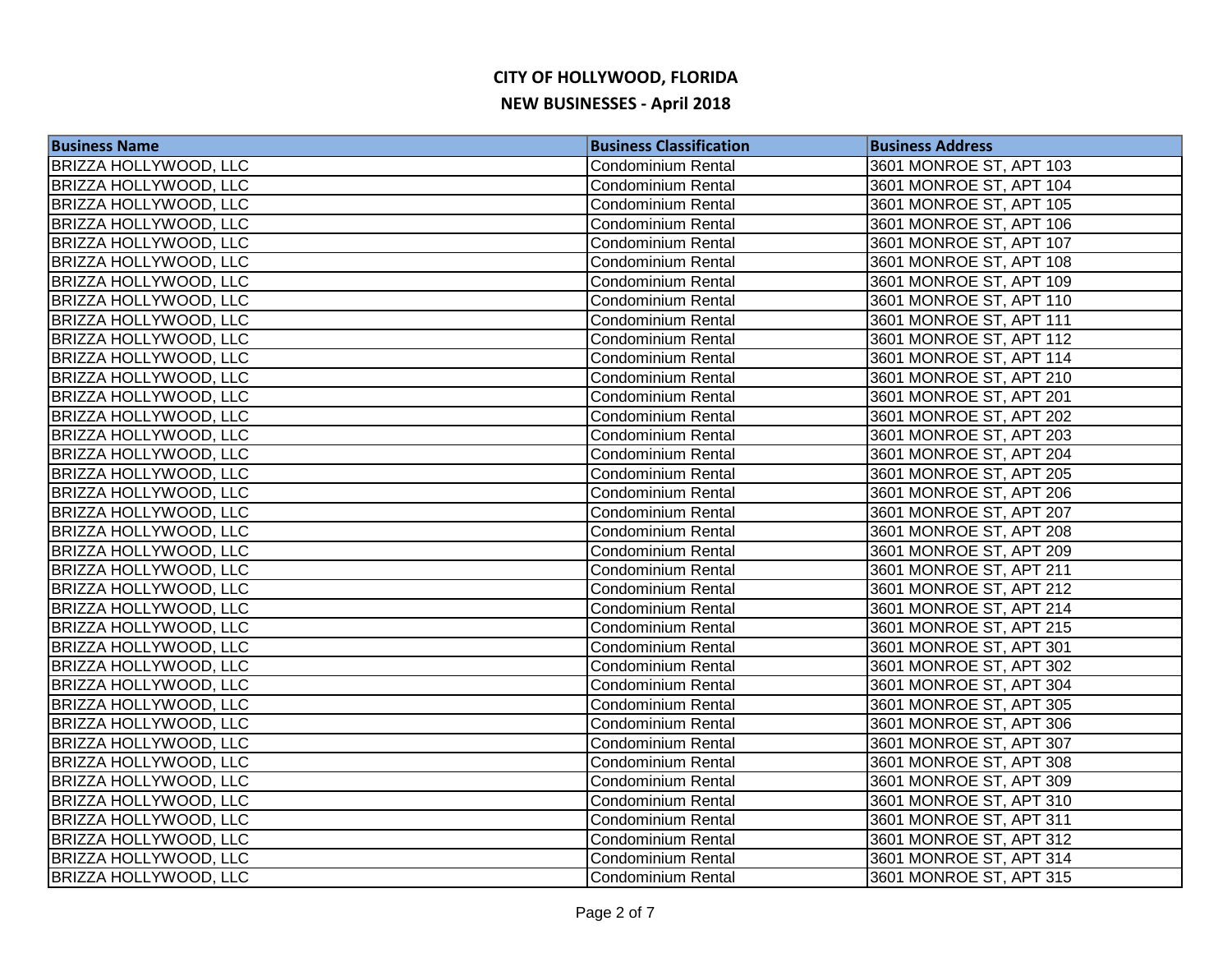| <b>Business Name</b>                           | <b>Business Classification</b> | <b>Business Address</b>   |
|------------------------------------------------|--------------------------------|---------------------------|
| <b>BRYVEN LLC</b>                              | <b>Commercial Rental Units</b> | 6041 JOHNSON ST           |
| <b>BURLINGTON COAT FACTORY WAREHOUSE, CORP</b> | Retail Store/Stock             | 4100 OAKWOOD BLVD         |
| CARD USA, INC                                  | Retail Store/Stock             | 201 N OCEAN DR, 2ND FLR   |
| CE THERAPY AND COACHING, LLC                   | Counseling/Alcohol/Drugs       | 4600 SHERIDAN ST, STE 400 |
| <b>CENTENNIAL BANK</b>                         | Banks/Savings & Loan           | 4600 HOLLYWOOD BLVD       |
| CERBERUS SFR HOLDINGS, LP                      | Single Family                  | 1000 N 71 AVE             |
| CERBERUS SFR HOLDINGS, LP                      | Single Family                  | 2200 N 55 AVE             |
| CERBERUS SFR HOLDINGS, LP                      | Single Family                  | 221 N 65 WAY              |
| CERBERUS SFR HOLDINGS, LP                      | Single Family                  | 2310 N 65 WAY             |
| CERBERUS SFR HOLDINGS, LP                      | Single Family                  | 5826 N FARRAGUT DR        |
| CERBERUS SFR HOLDINGS, LP                      | Single Family                  | 6524 FLAGLER ST           |
| CERBERUS SFR HOLDINGS, LP                      | Single Family                  | 7361 ARTHUR ST            |
| CERBERUS SFR HOLDINGS, LP                      | Single Family                  | 7481 LINCOLN ST           |
| CERBERUS SFR HOLDINGS, LP                      | Single Family                  | 810 N 73 TER              |
| CERBERUS SFR HOLDINGS, LP                      | Single Family                  | 930 N 74 WAY              |
| CHINA STAR, INC                                | Restaurant/Bar                 | 3251 HOLLYWOOD BLVD, #452 |
| <b>CLEANALL SUPPLY, INC</b>                    | <b>Distribution Office</b>     | 2551 SW 39 ST, STE 190    |
| CM6 CAR WASH AND DETAILING CORP                | Car Wash & Detail (Mobile)     | 6148 HAYES ST             |
| <b>CSMA FT, LLC</b>                            | Single Family                  | 1102 JEFFERSON ST         |
| <b>CSMA FT, LLC</b>                            | Single Family                  | 2603 FLETCHER ST          |
| <b>CSMA FT, LLC</b>                            | Single Family                  | 3913 JOHNSON ST           |
| <b>CSMA FT, LLC</b>                            | Single Family                  | 4214 JOHNSON ST           |
| <b>CSMA FT, LLC</b>                            | Single Family                  | 4314 TAFT ST              |
| <b>CSMA FT, LLC</b>                            | Single Family                  | 6557 PINES PKWY           |
| CSMA FT, LLC                                   | Single Family                  | <b>7060 HOPE ST</b>       |
| <b>CSMA FT, LLC</b>                            | Single Family                  | 6301 LIBERTY ST           |
| CSMA FT, LLC                                   | Single Family                  | 960 N 73 WAY              |
| <b>CSMA FT, LLC</b>                            | Single Family                  | 802 S 28 AVE              |
| <b>CSMA FT, LLC</b>                            | Single Family                  | 7771 SIMMS ST             |
| CSMA FT, LLC                                   | Single Family                  | 7560 EATON ST             |
| <b>CSMA FT, LLC</b>                            | Single Family                  | 7420 FARRAGUT ST          |
| <b>CSMA FT, LLC</b>                            | Single Family                  | 7290 BRANCH ST            |
| <b>CSMA FT, LLC</b>                            | Single Family                  | 7130 TYLER ST             |
| <b>CSMA FT, LLC</b>                            | Single Family                  | 6910 HARDING ST           |
| <b>CSMA FT, LLC</b>                            | Single Family                  | 6671 GREENE ST            |
| CSMA FT, LLC                                   | Single Family                  | 6650 SCOTT ST             |
| CSMA FT, LLC                                   | Single Family                  | 6650 EATON ST             |
| <b>CSMA FT, LLC</b>                            | Single Family                  | 6650 ALLEN ST             |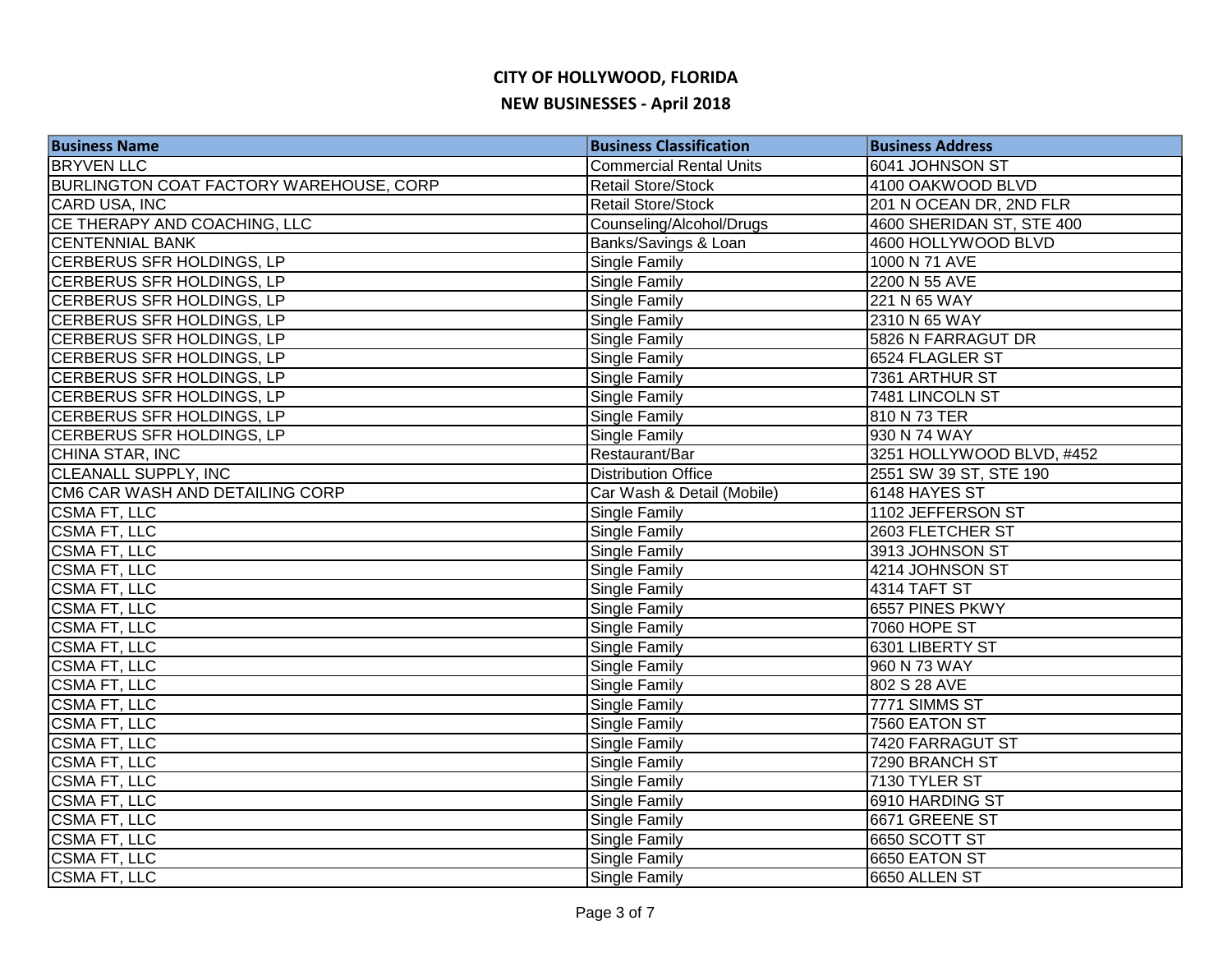| <b>Business Name</b>                               | <b>Business Classification</b> | <b>Business Address</b> |
|----------------------------------------------------|--------------------------------|-------------------------|
| <b>CSMA FT, LLC</b>                                | Single Family                  | 6640 SIMMS ST           |
| <b>CSMA FT, LLC</b>                                | <b>Single Family</b>           | <b>6442 OAK ST</b>      |
| <b>CSMA FT, LLC</b>                                | Single Family                  | 6440 ROOSEVELT ST       |
| <b>CSMA FT, LLC</b>                                | Single Family                  | <b>6404 FLETCHER ST</b> |
| <b>CSMA FT, LLC</b>                                | <b>Single Family</b>           | 6205 PLUNKETT ST        |
| <b>CSMA FT, LLC</b>                                | <b>Single Family</b>           | 5740 DOUGLAS ST         |
| <b>CSMA FT, LLC</b>                                | Single Family                  | 5736 SIMMS ST           |
| <b>CSMA FT, LLC</b>                                | Single Family                  | 2931 N 66 AVE           |
| CSMA FT, LLC                                       | Single Family                  | 2921 N 74 AVE           |
| CSMA FT, LLC                                       | Single Family                  | 2830 JOHNSON ST         |
| CSMA FT, LLC                                       | Single Family                  | 2811 N 66 AVE           |
| CSMA FT, LLC                                       | Single Family                  | 2621 FLETCHER CT        |
| CSMA FT, LLC                                       | <b>Single Family</b>           | 2515 N 66 AVE           |
| CSMA FT, LLC                                       | <b>Single Family</b>           | 1530 N 68 AVE           |
| CSMA FT, LLC                                       | <b>Single Family</b>           | 2127 ARTHUR ST          |
| CSMA FT, LLC                                       | Single Family                  | 2111 PLUNKETT CT        |
| <b>CSMA FT, LLC</b>                                | Single Family                  | 1943 THOMAS ST          |
| CSMA FT, LLC                                       | <b>Single Family</b>           | 1510 N 70 WAY           |
| <b>CSMA FT, LLC</b>                                | Single Family                  | 1450 N 64 AVE           |
| <b>CSMA FT, LLC</b>                                | <b>Single Family</b>           | 1421 N 64 WAY           |
| <b>CSMA FT, LLC</b>                                | Single Family                  | 7771 RALEIGH ST         |
| <b>CYBER SOURCES USA, LLC</b>                      | Office                         | 4095 N 28 WAY           |
| D BEST PRESSURE CLEANING AND MOBILE DETAILING, LLC | <b>Pressure Cleaning</b>       | 1847 TAFT ST            |
| <b>D&amp;S EQUITIES RODMAN, LLC</b>                | <b>Commercial Rental Units</b> | 5715 RODMAN ST          |
| DARIOWAR, LLC                                      | <b>Condominium Rental</b>      | 1830 RADIUS DR, #912    |
| <b>DARRYL CHANCEY</b>                              | <b>Duplex</b>                  | 5633 PIERCE ST, #1-2    |
| <b>DELRAY BEACH INVESTMENTS, LLC</b>               | <b>Condominium Rental</b>      | 2323 VAN BUREN ST, #207 |
| <b>DENESH DEONANAN</b>                             | Apt Building (3 or more units) | 2007 N 25 AVE           |
| <b>DENNIS MAUGEERE</b>                             | Single Family                  | 1100 N 73 WAY           |
| <b>DIABETIC SUPPLY, INC</b>                        | Office                         | 4864 SW 38 WAY          |
| <b>DJ JONATHANS, LLC</b>                           | <b>Commercial Rental Units</b> | 6211 PEMBROKE RD        |
| DSA 1, LLC                                         | <b>Single Family</b>           | 420 S 57 TER            |
| EARLY LEARNING CENTER OF HOLLYWOOD, LLC            | School/Nursery                 | 1911 N 66 AVE           |
| <b>EASYCAR AUTOMALL, LLC</b>                       | <b>Auto Sales</b>              | 400 N DIXIE HWY         |
| <b>ELIYAHU SHLOMO</b>                              | Condominium Rental             | 2213 LINCOLN ST, APT 2  |
| <b>EMERALD SANDS, LLC</b>                          | Apt Building (3 or more units) | 1020 N 18 CT            |
| <b>ENRIQUE MEDINA</b>                              | <b>Tire Store</b>              | 5790 RODMAN ST          |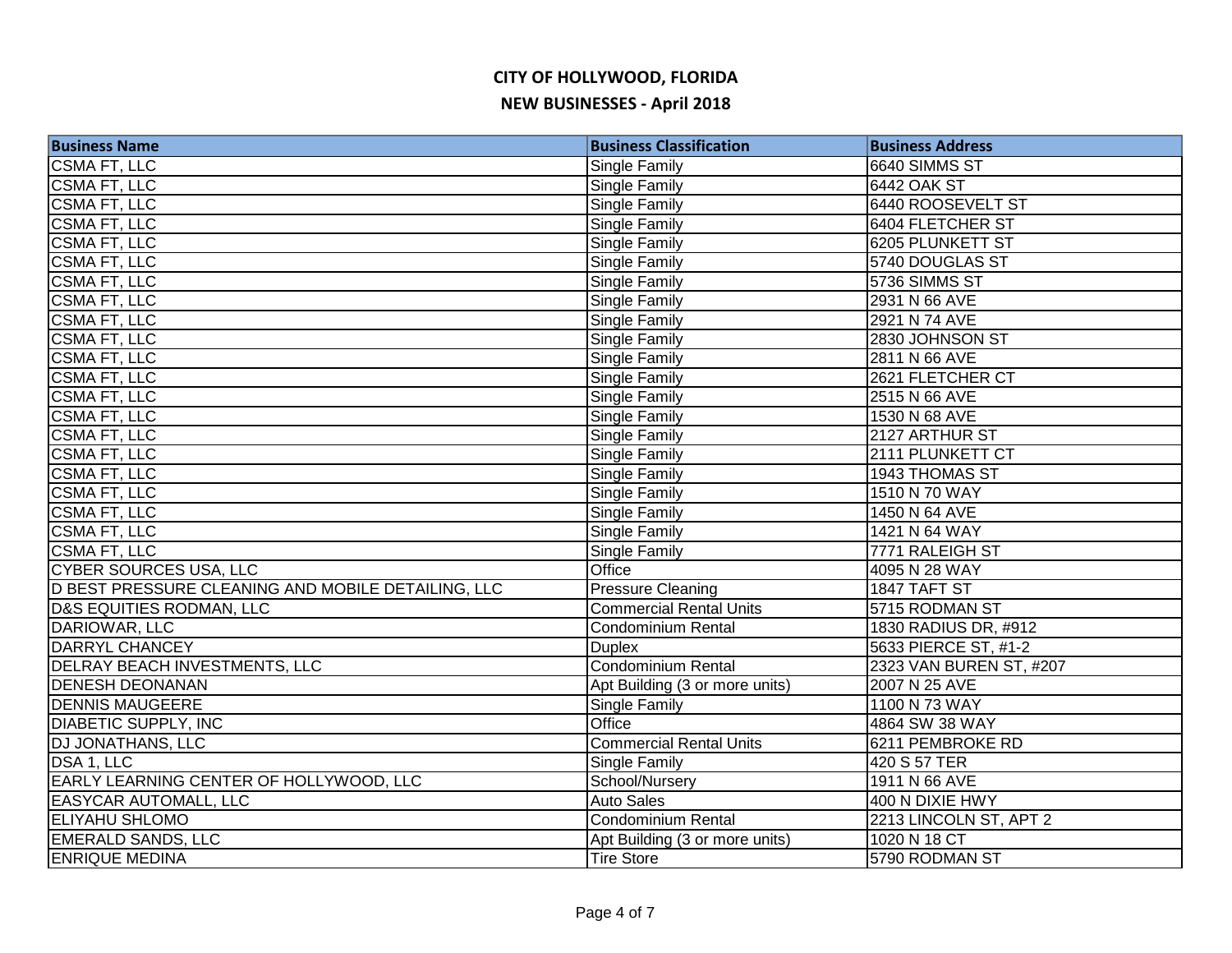| <b>Business Name</b>                             | <b>Business Classification</b> | <b>Business Address</b>      |
|--------------------------------------------------|--------------------------------|------------------------------|
| FAR HORIZONS TOURISM, INCO                       | <b>Travel Bureau/Agency</b>    | 3939 HOLLYWOOD BLVD, STE 1A  |
| (DBA: FHT DIRECT.COM)                            |                                |                              |
| <b>FAST LANE CAPITAL, LLC</b>                    | Single Family                  | 2504 JOHNSON ST              |
| <b>FAST LANE CAPITAL, LLC</b>                    | Apt Building (3 or more units) | 2504 JOHNSON ST              |
| <b>FIVE TEN FLORIDA II, LLC</b>                  | <b>Single Family</b>           | 2322 N 28 AVE                |
| FIVE TEN FLORIDA III, LLC                        | Single Family                  | 2101 N 24 AVE                |
| <b>FLEISHMAN PROPERTIES III, LLC</b>             | Condominium Rental             | 2323 VAN BUREN ST, #101      |
| <b>FLEISHMAN PROPERTIES III, LLC</b>             | Condominium Rental             | 2323 VAN BUREN ST, #104      |
| <b>G&amp;GJ 77 INTERNATIONAL INVESTMENT, INC</b> | <b>Condominium Rental</b>      | 1830 RADIUS DR, #319         |
| <b>GIN LIFESTYLES, CORP</b>                      | Contractor/Electrical          | 541 N 71 TER                 |
| <b>GLOBAL TOWER ASSETS, LLC</b>                  | Leasing Company                | 1121 N 20 AVE                |
| <b>GLOBAL TOWER HOLDINGS, LLC</b>                | Leasing Company                | 1600 S OCEAN DR              |
| <b>GLP CELL SITE, LLC</b>                        | Leasing Company                | 5230 HOLLYWOOD BLVD          |
| <b>GRENHOUS, LLC</b>                             | Small Vendor/Mobile            |                              |
| <b>HAPPY HOMES RENTALS 3, LLC</b>                | Apt Building (3 or more units) | 5824 MCKINLEY ST, UNIT 1-4   |
| HARMER, STEVE                                    | <b>Commercial Rental Units</b> | 5847 DAWSON ST               |
| <b>HENRY TORRES</b>                              | <b>Duplex</b>                  | 5805-5807 TYLER ST           |
| HOLLYWOOD BEAUTY SUPPLY & SHOES, INC             | <b>Retail Store/Stock</b>      | 5635 HOLLYWOOD BLVD          |
| HOLLYWOOD FAMILY FOOD STORE, LLC                 | Grocery/Convenience Store      | 5659 JOHNSON ST              |
| I'M FIL, INC                                     | Wholesale Merchandise          | 230 N DIXIE HWY, UNIT 30-31  |
| <b>INBAR SHEMESH</b>                             | Single Family                  | 2101 N 58 AVE                |
| <b>INDIQUE HAIR, LLC</b>                         | <b>Retail Store/Stock</b>      | 1848 RADIUS DR               |
| <b>ITECH COMPLETE CAR CARE, LLC</b>              | Repair/Auto                    | 4009 PEMBROKE RD             |
| IT'S A 10 PET RESORT & SPA, LLC                  | Animal Boarding/Grooming       | 5140 S STATE ROAD 7          |
| JARJOURA MANAGEMENT GROUP, LLC                   | Single Family                  | 2242 POLK ST                 |
| <b>JASON SMITH</b>                               | Office                         | 2900 N OCEAN DR, #302        |
| JEAN E. RIVIERE                                  | Single Family                  | 6120 B GRANT ST              |
| <b>JMK APPRAISALS, INC</b>                       | Office                         | 4932 SHERIDAN ST, #7         |
| <b>JOHN CARTER</b>                               | Condominium Rental             | 2314 JOHNSON ST, #30E        |
| <b>KEITH JENSEN</b>                              | Single Family                  | 919 HOLLYWOOD BLVD           |
| <b>KEVIN SCHWARTZ</b>                            | <b>Condominium Rental</b>      | 1114 N 17 AVE, UNIT 4        |
| KOSTA, LLC                                       | <b>Condominium Rental</b>      | 1830 RADIUS DR, #1102        |
| <b>KT1006, LLC</b>                               | <b>Duplex</b>                  | 1803 N OCEAN DR, UNIT 1-2    |
| LADYBOSS, INC                                    | <b>Condominium Rental</b>      | 1830 RADIUS DR, #1010        |
| LAS MEXICANAS, LLC                               | Small Vendor/Mobile            |                              |
| LAW OFFICES OF JASON GORDON, P.A.                | Attorney                       | 3440 HOLLYWOOD BLVD, STE 415 |
| <b>LILIANA CVETKOVIC</b>                         | <b>Duplex</b>                  | 6337 DAWSON ST, UNIT 1-2     |
| <b>LILIEM LEVY</b>                               | <b>Commercial Rental Units</b> | 505 N 21 AVE                 |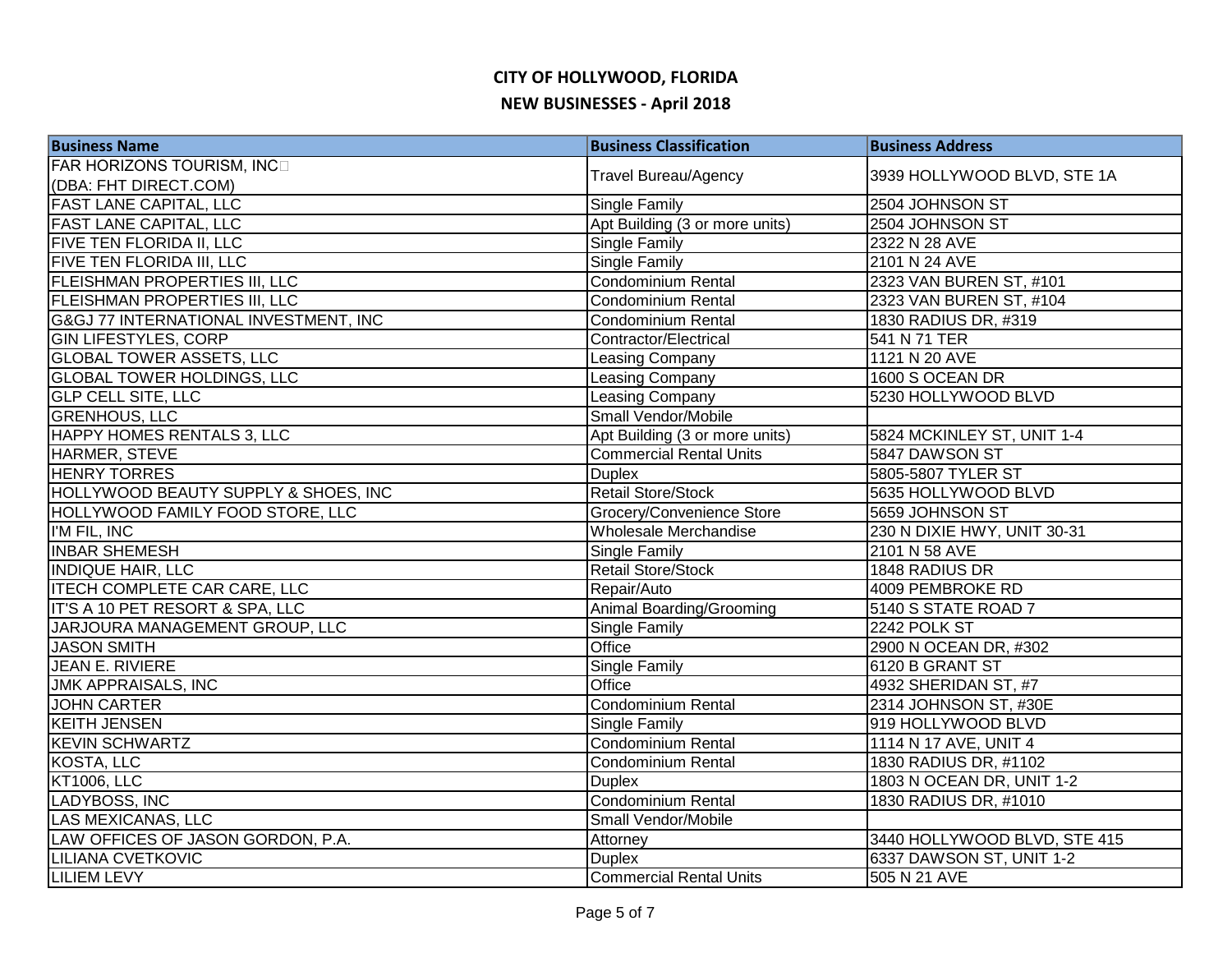| <b>Business Name</b>                     | <b>Business Classification</b>     | <b>Business Address</b>       |
|------------------------------------------|------------------------------------|-------------------------------|
| <b>LUIS GAITAN</b>                       | <b>Condominium Rental</b>          | 2008 JACKSON ST, #D-10        |
| MAGNUM 152, INCO                         | Jewelery Store                     | 5450 S STATE ROAD 7, STE 5    |
| (DBA: KLONDIKE FINE JEWELRY AND WATCHES) |                                    |                               |
| <b>MAHMOOD CHEEMA</b>                    | Single Family                      | 7331 JOHNSON ST               |
| MASTER CAR AUTO CENTER, INC              | Repair/Auto                        | 5980 FUNSTON ST               |
| MAUI COMPANY, LLC                        | Condominium Rental                 | 1830 RADIUS DR, #608          |
| <b>MAYLYNNE BETH ADAMS</b>               | <b>Single Family</b>               | 409 S 61 TER                  |
| MIAMI MOTORING, LLC                      | <b>Auto Sales</b>                  | 5940 PLUNKETT ST, BAY B       |
| MILLENNIUM STEEL, INC                    | Contractor/Construction            | 2455 HOLLYWOOD BLVD, STE 209  |
| MITCH BUILDERS, LLC                      | Contractor/Specialty               | 1315 HOLLYWOOD BLVD           |
| NETBOOK USA, INC.                        | Mobile Phone Sale & Activation     | 5232 S STATE ROAD 7           |
| NEW YACHT CLUB, LLC                      | Apt Building (3 or more units)     | 2118 N OCEAN DR, UNIT 1-4     |
| NMB BUSINESS GROUP, INC                  | Apt Building (3 or more units)     | 1924-1926 WASHINGTON ST       |
| NURA PURA, LLC                           | Single Family                      | 2435 HAYES ST                 |
| NY BAGEL CAFE & DELI, LLC                | Small Vendor/Mobile                |                               |
| OCEAN AIR CONDITIONING, LLC              | Contractor/Air Conditioning        | 2844 STIRLING RD, STE. I      |
| <b>OHAD GUZI</b>                         | Apt Building (3 or more units)     | 319 GEORGIA ST, UNIT 1-5      |
| ONE LEGGED FLAMINGO, CORP                | Photographer/Video Taping          | 2115 HOLLYWOOD BLVD, STE 301  |
| OZ LEASING, LLC                          | Office                             | 2005 HARRISON ST              |
| PINE RIDGE, LLC                          | <b>Commercial Rental Units</b>     | 504 N STATE ROAD 7            |
| PORTOCRE, LLC                            | <b>Condominium Rental</b>          | 1830 RADIUS DR, #409          |
| <b>PRAETER ADVISORY, INC</b>             | <b>Consultant/Business Advisor</b> | 2450 HOLLYWOOD BLVD, STE 210  |
| <b>PREFERRED PROPERTY SOLUTIONS, LLC</b> | Single Family                      | 506 S 26 AVE                  |
| <b>PRESTIGE BRP, LLC</b>                 | <b>Single Family</b>               | 7370 CLEVELAND ST             |
| <b>PROPERTIES BY PURI, LLC</b>           | Apt Building (3 or more units)     | 2128 ROOSEVELT ST, UNIT 1-3   |
| <b>PSN CONTRACTING, LLC</b>              | Single Family                      | 5808 BUCHANAN ST              |
| <b>PUPPYSPOT GROUP, LLC</b>              | Office                             | 7261 SHERIDAN ST, STE 300A    |
| QUALITY AUTO EXCHANGE, LLC               | <b>Auto Sales</b>                  | 5640 FUNSTON ST               |
| <b>RADIUS ONE, LLC</b>                   | <b>Condominium Rental</b>          | 1830 RADIUS DR, #1414         |
| <b>RAFAEL RODRIGUEZ</b>                  | <b>Consultant/Business Advisor</b> | 6641 LINCOLN ST               |
| (DBA: TRIUMPH SOLUTIONS)                 |                                    |                               |
| <b>RAFAELA MONCHEK</b>                   | Condominium Rental                 | 1114 N 17 AVE, #3             |
| <b>REINOL SERRANO</b>                    | Single Family                      | 5611 MCKINLEY ST              |
| <b>REJUVENATE YOU, INC</b>               | <b>Beauty Parlor</b>               | 5106 S STATE ROAD 7           |
| <b>ROKSHANA BEGUM</b>                    | <b>Single Family</b>               | 6301 PARK ST                  |
| S. GEORGE DEEB                           | <b>Commercial Rental Units</b>     | 1601 N FEDERAL HWY            |
| SAPPHIRE MENTAL HEALTH CENTER, LLC       | Office                             | 6067 HOLLYWOOD BLVD, STE. 325 |
| SAVITS ENTERPRISES, INC                  | <b>Commercial Rental Units</b>     | 2467-2471 PEMBROKE RD         |